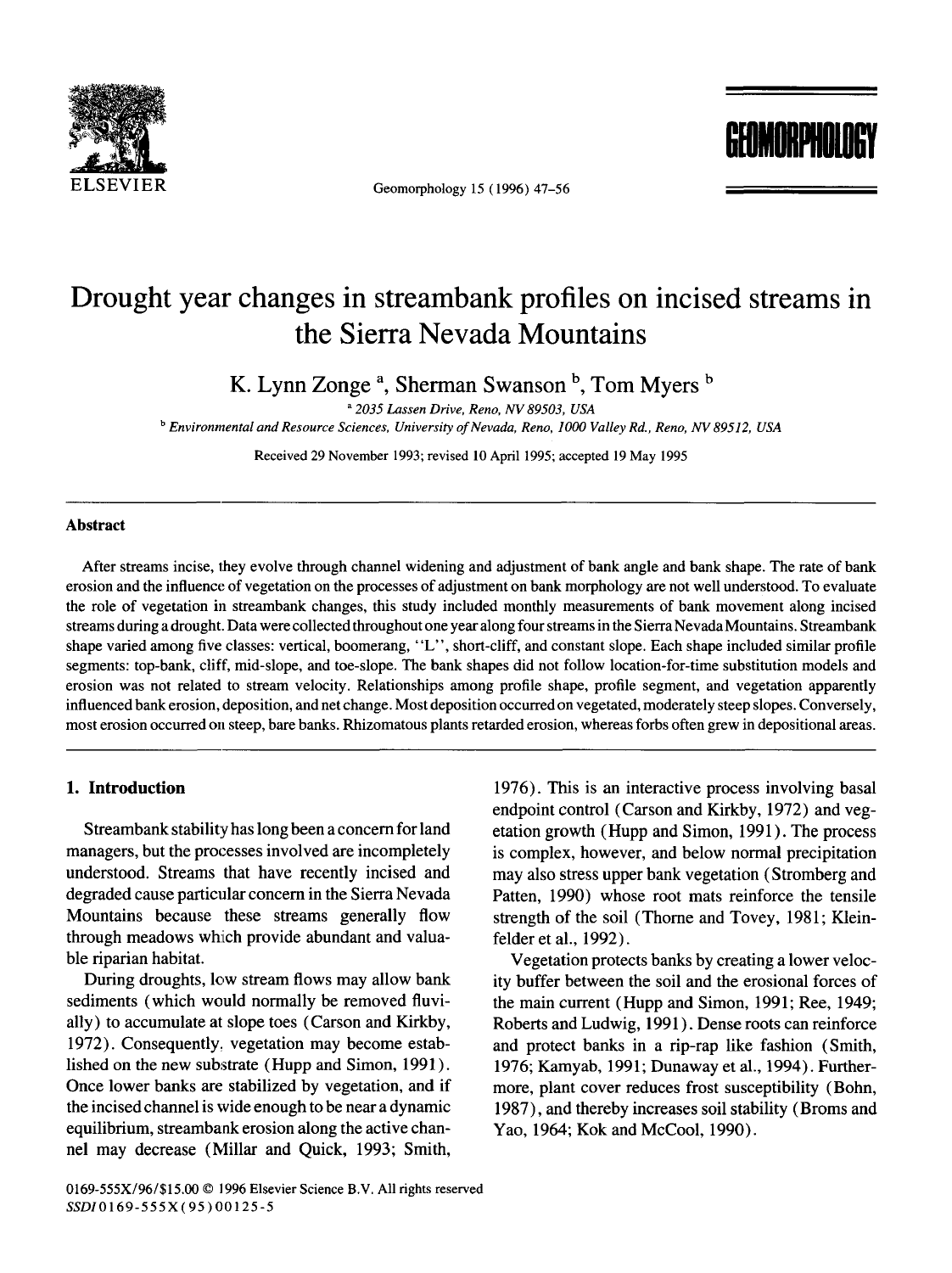Overall rates of bank retreat are controlled by fluvial processes. Removal of previously failed bank material keeps the banks vertical and subject to more failure (Carson and Kirkby, 1972). Failure of the upper banks, however, is not directly fluvial but essentially results from gravitational forces (Carson and Kirkby, 1972; Harvey and Watson, 1986; Schumm, 1977; Thorne and Lewin, 1979; Thorne and Tovey, 1981). Non-fluvial types of bank erosion include slumps (Carson and Kirkby, 1972), cantilever failure (Thorne and Tovey, 1981), expansion crack and failure (Thome and Lewin, 1979), dry ravel (Thorne and Lewin, 1979), and trampling (Elmore and Beschta, 1987).

Carson and Kirkby (1972) suggest that slope profiles may indicate different stability stages with ultimate stability attained when the bank is at an angle of repose. Harvey and Watson (1986) discuss locationfor-time-substitution as a model of channel evolution. The model describes five consecutive conditions ranging from total disequilibrium, just downstream of a nick-point, to a new state of dynamic equilibrium, farther downstream. The model assumes that the distance downstream from a nick-point is related to the increased passage of time and, hence, increased channel widening and stability.

This study focuses on the role of vegetation in streambank retreat and deposition along incised and variably entrenched streams during a drought. The study also investigates vegetation as associated with different bank profiles and the amount of bank change which takes place at various heights on the bank. Because the study was conducted during the sixth year of drought, fluvial erosion was atypical and is specifically identified in the text where it occurred.

# **2. Study areas**

Four streams in the eastern Sierra Nevada Mountains that were similar in character and accessible throughout the winter were selected: Smithneck, Bear Valley, and Frenchman Creeks in the Feather River Basin, and the West Fork of the Carson River in Hope Valley (Fig. 1). These creeks drain catchments of 137, 65, 44, and 39 square kilometers, respectively. The streams range from 1525 to 2100 meters in elevation and flow through broad meadows. Bank materials consist of loam, with

thin lenses of courser and finer material ranging from clay-loam to gravel.

Bed sediments in the stream channels vary from gravel with substantial sand, silt, or clay, to cobble with much less gravel. Some stream sections are locally armored. Channel forms vary in width/depth ratio from 3 to 15. However, the moderate sinuosity, 1.2 to 1.5, and low gradient, 0.009 to 0.014, suggest that the streams were essentially similar prior to entrenchment. Upstream of the sections studied, the channels are sinuous, narrow, deep, low gradient, and have wide easily accessible floodplains (E4 in the classification of Rosgen, 1994). Currently, stream sections studied are in various stages of transition as C4 (slightly entrenched and wide, with width/depth>12), G4c (well entrenched and narrow, with  $w/d = 3$  to 5), F4 (well entrenched and wide, with  $w/d > 12$ ), or B3c (moderately entrenched with a partially formed flood plain inside the gully walls, and a cobble bed). Young vegetation along the banks indicate that the streams are currently in the process of recovery (Hupp and Simon, 1991). The upstream and downstream study reaches are separated by several active headcuts. The eroding, high banks caused by degradation and lateral cutting into the old floodplain provided the similarity needed for this study.

A representative 1.5 km of each stream was selected for study. Within these sections specific study sites were selected along the outside of both sharp and gentle meander bends on banks less than two meters high (for



Fig. 1. Location map of study areas.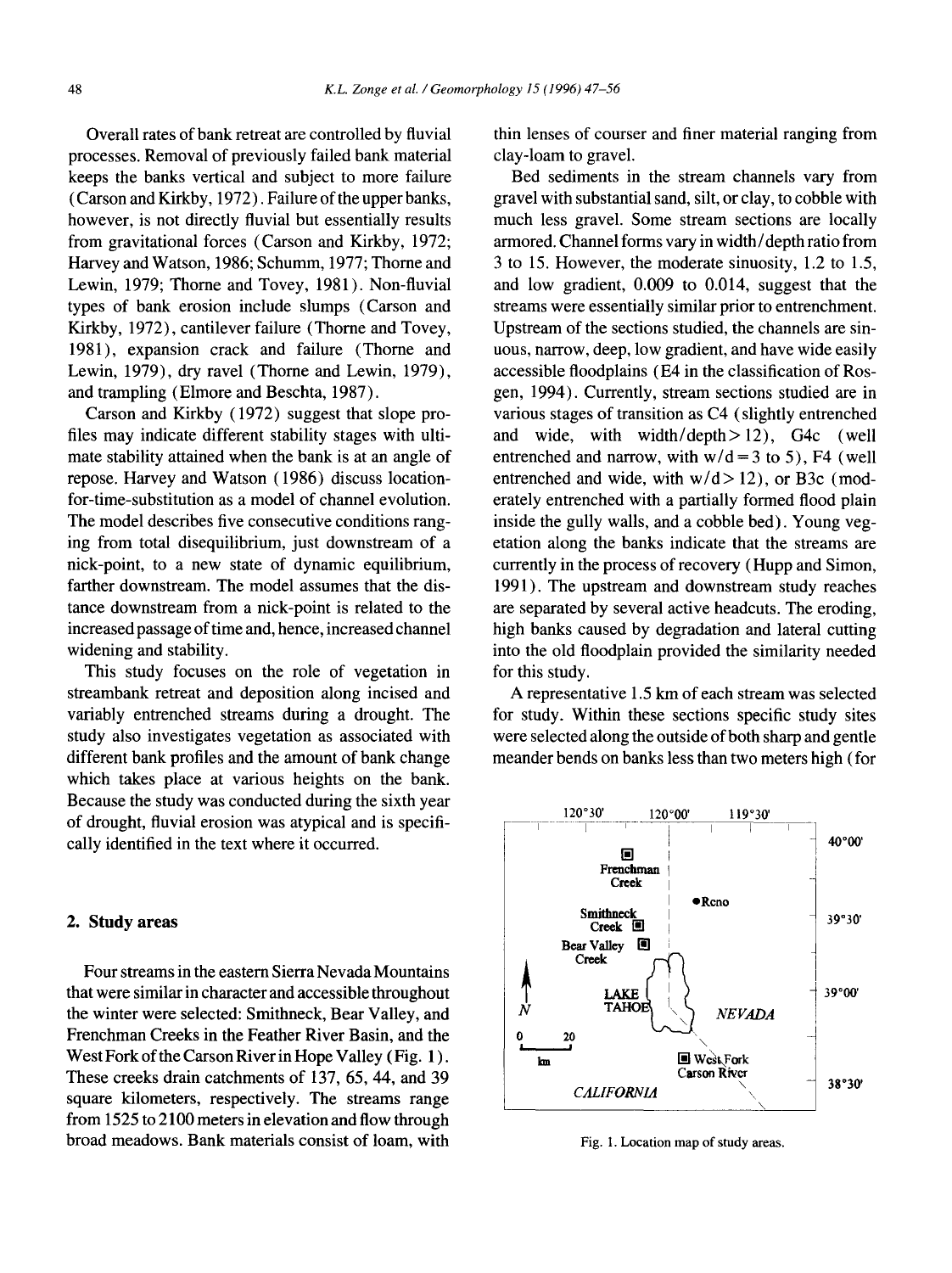

Fig. 2. The moveable frame set up.

practical reasons). At the start, 42 sites were selected but only 41 persisted for analyses. The sites were selected from stream reaches to be no less than three meters apart and to include a variety of vegetation types, stream velocities, and aspects. To avoid influences because of ditfering site boundary conditions, specific sites were selected so that the areas immediately adjacent to the sites were similar in vegetation, soil, and shape.

The land adjacent to all stream reaches has a history of grazing that dates back to the late 1800s. Smithneck and Bear Valley Creek pastures were grazed by dairy cows until 1975. Since then, these areas were hayed and grazed in late summer until 1990, when grazing ceased because of a change in land owners. Grazing from mid-summer to early fall still occurs at Frenchman Creek, but ceased in 1989 along the West Fork of the Carson River.

### **3. Methods**

The device to measure bank profiles, described in detail by Zonge and Swanson (1994), measured the streambank profiles (Fig. 2) at 127 mm (5 inch) intervals nine times (approximately every month) between October 1991 and September 1992. Additional measurements were taken at intermediate heights as needed to fully define bank irregularities (Table 1). Because this method obtained 487 point measurements, only area (not volume) changes could be calculated. Photographs were taken each time a site was measured (Fig. 3).

For analyses, the streambank slopes were divided into four morphologic "profile segments": toe-slope, mid-slope, cliff, and top bank (Fig. 4). The toe-slope, the bottom portion of the bank, is generally wet or moist and subject to fluvial forces during most of the year.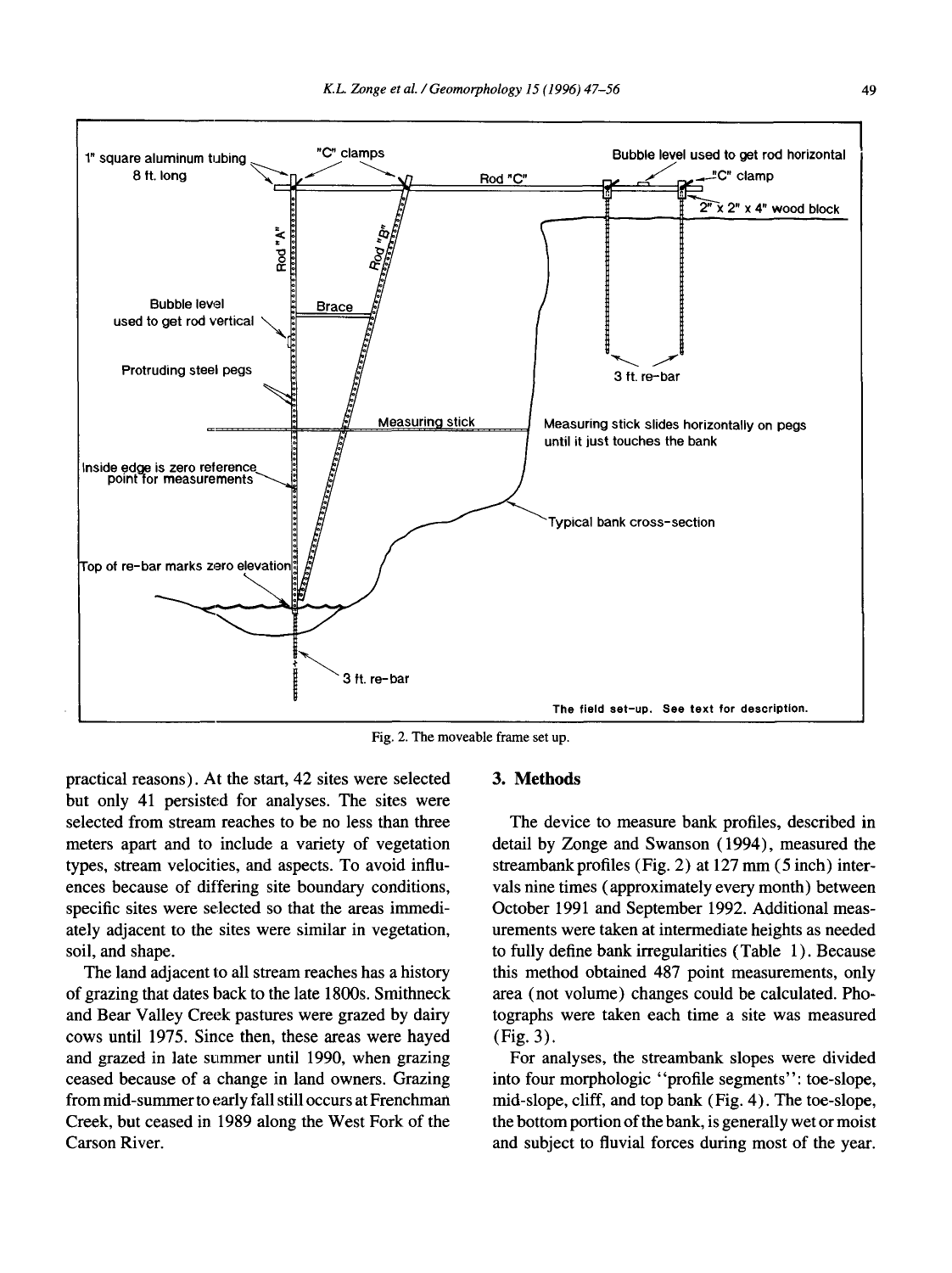Table 1 An example of data collected with the moveable frame and how the variables of deposition, erosion and net change are calculated

| Site           | Height<br>(mm) | Profile measurements (mm) on the following dates <sup>a</sup> : |           |           |           |                         |         |                            |  |
|----------------|----------------|-----------------------------------------------------------------|-----------|-----------|-----------|-------------------------|---------|----------------------------|--|
|                |                | 18<br>Oct                                                       | 07<br>Jan | 02<br>Feb | 04<br>Apr | Deposition <sup>b</sup> | Erosion | Net<br>change <sup>c</sup> |  |
| FMC-           | 0              | 83                                                              | 76        | 76        | 73        | 9                       | 0       | 9                          |  |
| A <sub>1</sub> | 127            | 121                                                             | 143       | 197       | 210       | $\Omega$                | $-89$   | $-89$                      |  |
|                | 254            | 235                                                             | 205       | 254       | 241       | 43                      | $-19$   | 24                         |  |
|                | 381            | 305                                                             | 346       | 432       | 419       | 13                      | $-127$  | $-114$                     |  |
|                | 508            | 584                                                             | 524       | 616       | 588       | 89                      | $-92$   | $-3$                       |  |
|                | 635            | 724                                                             | 706       | 708       | 673       | 53                      | $-2$    | 51                         |  |
|                | 762            | n/a                                                             | 737       | 722       | 689       | 47                      | 0       | 47                         |  |
|                | 889            | 737                                                             | 737       | 737       | 759       | $\Omega$                | $-22$   | $-22$                      |  |
|                | 953            | 749                                                             | 749       | 759       | 762       | 0                       | $-13$   | $-13$                      |  |

aThe measurements listed in this table are in reference to a vertical line in front of the stream bank ( see Fig. 1 ).

<sup>b</sup>In order to calculate the total deposition for the entire year, a program was written which looks at the difference between consecutive measurements. If the value on 18 Oct is  $> 07$  Jan, then the difference is deposition. Similarly, if the measurement on 18 Oct is  $\leq$  07 Jan, then the difference is erosion. The difference between each consecutive measurement is calculated and then totaled to determine the final value for that height on the bank.

 $\text{``The variable net change} = \text{deposition} + \text{erosion}.$ 

The mid-slope is generally drier, and less vegetated than the toe. Cliff segments vertically cut into upper banks and do not usually grow vegetation. The top bank comprises the several upper centimeters of the bank, and is usually over-hanging because of an abundance of dead and a few live roots from plants on the abandoned floodplain.

Composite graphs of monthly profile measurements helped to visualize changes in the bank profiles at each site. Visual examination of the graphs indicated that 40 of the 41 sites measured could be grouped into five distinct "profile shapes" (Fig. 4): vertical, boomerang, "L", short cliff, and constant slope. Vertical profiles have greater than 80 degree slopes ( 100 degrees from the water surface) for the majority of bank height. In boomerang profiles, the toe- and mid-slopes are similar and range from 25 to 39 degrees, the top and cliff segments are greater than 80 degrees, and the contact between the mid-slope and cliff is abrupt and distinct. "L" shaped profiles have toe-slopes greater than 55 degrees and the mid-slopes are less than 35 degrees. On short cliff profiles the toe- and mid-slopes (5 to 70 degrees) have sharp contacts to the cliff (70 to 140 degrees), and the length of the cliff profile segment is much less than the length of the toe- and mid-slope. Constant slope profiles are not constant as the name

implies but have indistinct contacts between the midslope (35 to 40 degrees) and the cliff (45 to 80 degrees).

During peak annual biomass in early July 1992, vegetation was surveyed within 0.3 m wide strips (0.15 m on either side of each measured streambank profile). Forty-four genera and 67 species provided more than a trace of cover at one or more sites. Banks were divided vertically into horizontal sections from the bank top to the edge of the water according to obvious changes in vegetation type or density. Vegetative canopy cover was later visually combined into six 'vegetation groups': grass-likes (Carex *and Juncus),* grasses, forbs (other non-woody vegetation), bare (less than 50% cover), exposed roots, and litter. These groups were generally associated with different bank positions and, therefore, composed natural groupings.

Soils were classified in the field by texture, structure, and consistency using standard methods (Soil Conservation Service, 1975). Samples were taken vertically at different sites. Because the methods involved destructive sampling, soils were classified at the end of the field season and a meter away from each actual measuring site. Loam was the predominant soil at all sites.

Velocity measurements of near-bank flow were taken in March 1992 using a Marsh-McBurney flow meter during peak run-off. Because of the drought conditions, stages were less than bank full. Readings were taken approximately twenty mm away from the bank at 0.8 and 0.5 times the depth and just below the water surface.

The monthly profile measurements were combined to produce three bank movement variables: erosion, deposition, and net change. Erosion is the net retreat of the bank, deposition is the cumulative bank advance, and net change is the difference between the first and last measurements of the year. Three variables are presented because some bank positions did not consistently show erosion or deposition from month to month. Because of plant growth, tension fractures, or shrink/ swell, the bank would often show expansion before erosion took place.

Variables related to profile movement (deposition, erosion, and net change) within each profile section were averaged. Combining the 487 data point measurements by this method reduced the number of data points to 154.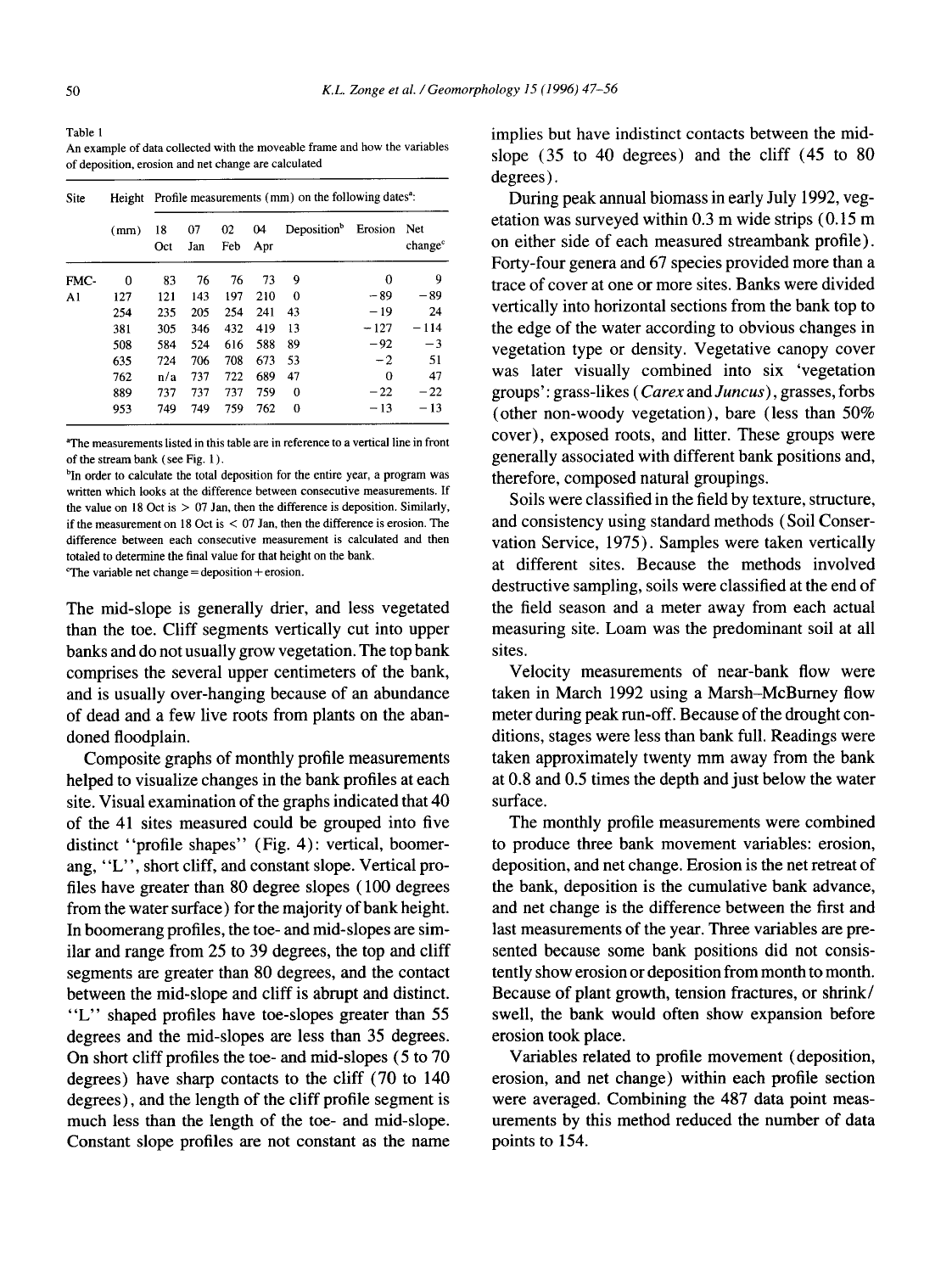

Fig. 3. Examples of measured banks. Site LBV-G4 is shown in the fall (A) and spring (B). The base re-bar is shown by the arrow. The toe slope was eroded 48 cm, while the upper banks showed little change. Site LBV-G2 is located 10 m upstream of LBV-G4 and is shown in the fall (C) and the spring (D). The base re-bar shown in (C) (arrow) was covered by the collapsed block in (D). The top bank changed little while the mid- and toe-slopes expanded more than 30 cm when the bank collapsed and the material was not removed.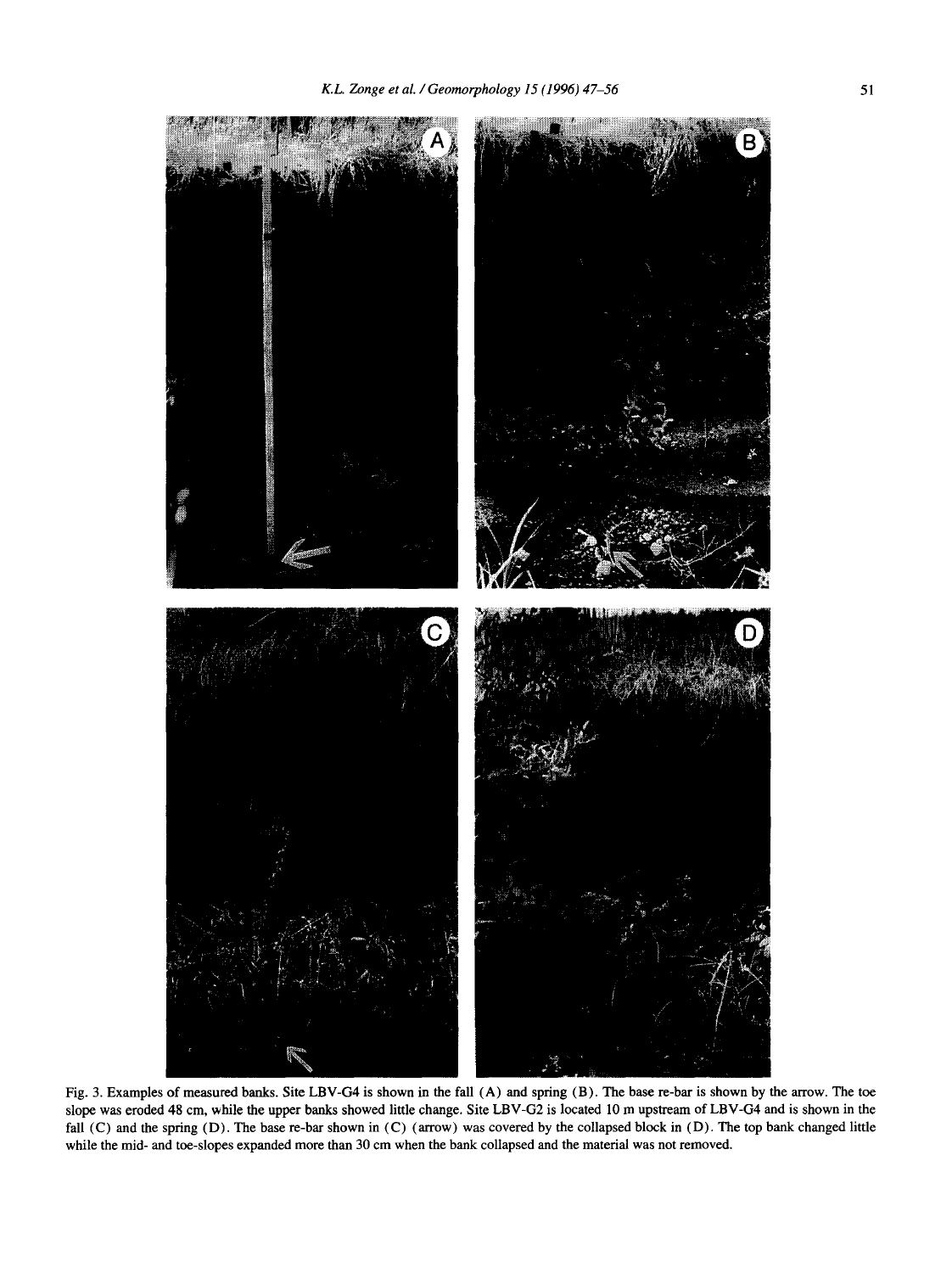

# HORIZONTAL DISTANCE **(MM)**

Fig. 4. Profile shapes and segments.

Analysis of variance (ANOVA) by the method of multiple regression with indicator variables (Neter and Wasserman, 1985) allowed us to accept or reject geomorphological relationships between the three variables for bank movement and various combinations of: vegetation group, profile segment, profile shape, bank aspect, and near-bank velocities. Where ANOVA identified significant differences between groups, we examined differences among categories by sequential comparison with each omitted category, using a two tailed *t*-test at  $p = 0.05$ . This significance value was used because it seemed the most reasonable for the data sample size and variance.

#### **4. Results and discussion**

#### *4.1. Profile shapes and segments*

Overall erosion, deposition, and net change were not significantly different among shapes (Table 2). Values for net change show that on most shapes, most of the eroded material was not deposited on the banks. Because erosion and deposition exceed net change, much of the recorded deposition represents expansion and contraction or deposition and subsequent removal through wind or fluvial erosion.

The profiles held the same general shape over the course of one drought year. Profile shapes and data for overall net change, however, suggest differing rates or processes of erosion and deposition among segments. A small positive net change for mid-slopes flags them as depositional, whereas cliff and top-bank segments eroded 49 and 60 mm, respectively.

The difference between erosional and depositional segments is most dramatic on the constant-slope shape. There, net erosion from the top-bank and cliff averaged 106 mm, whereas 60 mm of soil deposited on the midand toe-slopes. Furthermore, net change on the toeslope varied significantly among profile shapes because of the large positive net change on constant-slopes. Whereas, short-cliff, boomerang, and vertical profile toes were eroded fluvially.

The mean values of overall erosion did not vary significantly among shape or segment. The boomerang toe, however, eroded more than the "L" or constantslope toe or any other boomerang segment and the boomerang top-bank eroded less than the constant-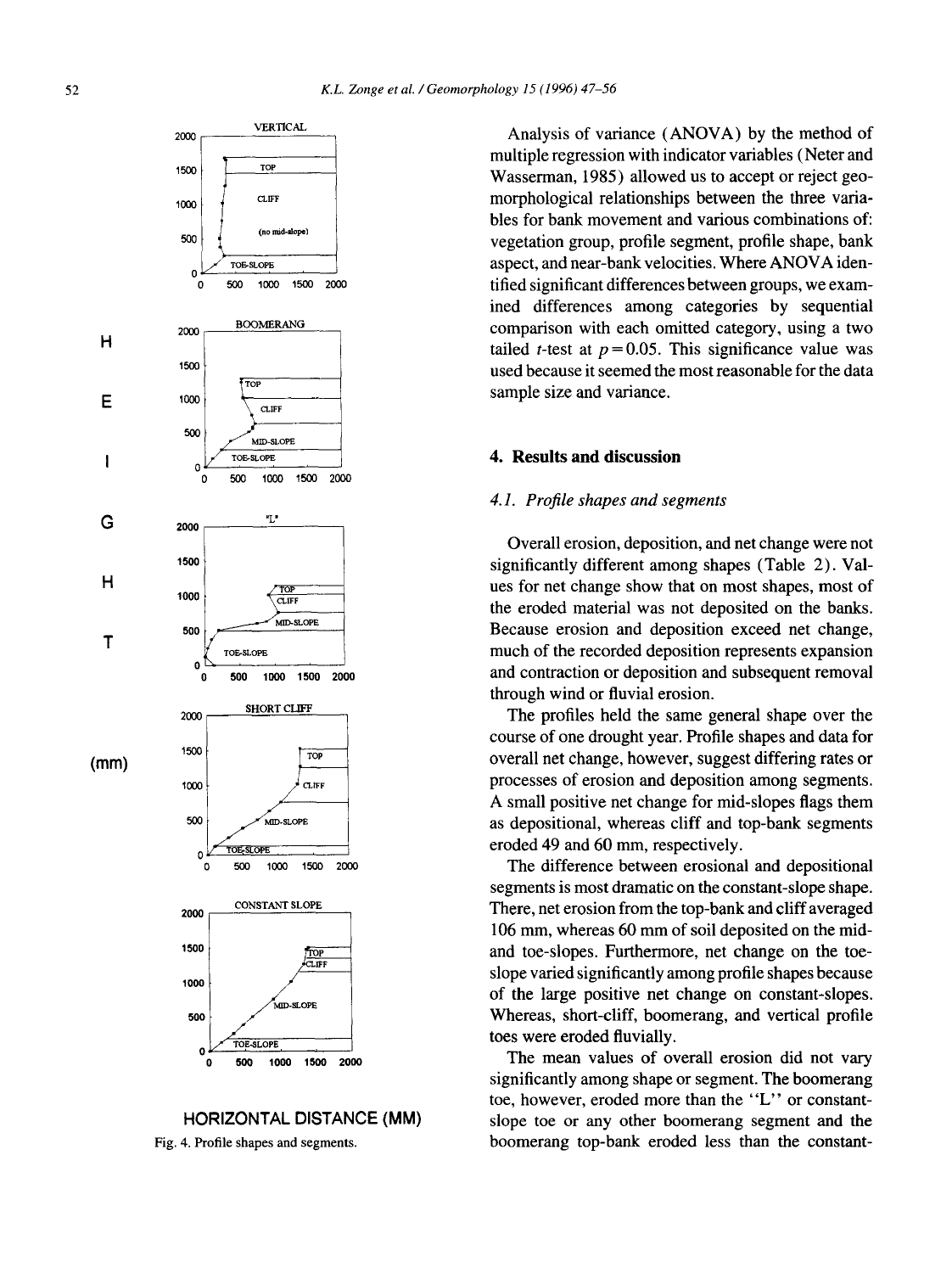|                    | Vertical             | Boomerang             | "L"                  | Short cliff          | Constant slope        | Overall           | Significance |
|--------------------|----------------------|-----------------------|----------------------|----------------------|-----------------------|-------------------|--------------|
|                    | $N = 5$              | $N=9$                 | $N=9$                | $N=12$               | $N=5$                 | $N=40$            | $p =$        |
| Erosion            |                      |                       |                      |                      |                       |                   |              |
| Top-bank           | $-171_{0.43}$        | $-83^{A}_{0.51}$      | $-114_{0.56}$        | $-129_{0.94}$        | $-158_{0.81}$         | $-125_{0.75}$     | 0.05         |
| Cliff              | $-67_{0.34}$         | $-122_{0.57}^{A}$     | $-109_{0.84}$        | $-95_{0.64}$         | $-164_{0.89}$         | $-102_{0.74}$     | 0.66         |
| Mid-slope          | $-117"$              | $-107_{0.55}^{\rm A}$ | $-141_{0.80}$        | $-144_{0.63}$        | $-125_{0.56}$         | $-132_{0.64}$     | 0.88         |
| Toe-slope          | $-150^{ab}_{0.76}$   | $-205^{Bb}_{0.82}$    | $-83^{\rm a}_{0.71}$ | $-143_{0.85}^{ab}$   | $-73^a_{0.46}$        | $-132_{0.88}$     | 0.05         |
| Overall            | $-129_{0.65}$        | $-115_{0.84}$         | $-112_{0.75}$        | $-127_{0.78}$        | $-131_{0.81}$         | $-122_{0.77}$     | 0.67         |
| Significance $p =$ | 0.20                 | 0.01                  | 0.68                 | 0.18                 | 0.20                  | 0.46              | 0.18         |
| Deposition         |                      |                       |                      |                      |                       |                   |              |
| Top-bank           | $+152^{Bb}_{0.31}$   | $+31^{a}_{1.02}$      | $+51^{a}_{0.71}$     | $+64^{3}_{0.88}$     | $+68^{Aa}_{0.76}$     | $+65_{0.86}$      | < 0.01       |
| Cliff              | $+40_{0.24}^{A}$     | $+71_{0.71}$          | $+41_{0.92}$         | $+60_{0.67}$         | $+42_{0.85}^{A}$      | $+53_{0.74}$      | 0.03         |
| Mid-slope          | $+19$ <sup>*</sup>   | $+113_{0.46}$         | $+157_{0.69}$        | $+131_{0.48}$        | $+178_{0.29}^{B}$     | $+136_{0.55}$     | 0.02         |
| Toe-slope          | $+55_{0.24}^{Aa}$    | $+124_{0.82}^{ab}$    | $+73^{\circ}_{0.76}$ | $+106^{ab}_{0.80}$   | $+139^{Bb}_{0.53}$    | $+101_{0.77}$     | < 0.01       |
| Overall            | $+78_{0.74}$         | $+81_{0.85}$          | $+80_{0.97}$         | $+90_{0.76}$         | $+104_{0.73}$         | $+87_{0.80}$      | 0.60         |
| Significance $p =$ | < 0.01               | 0.21                  | 0.53                 | 0.43                 | < 0.01                | < 0.01            | 0.01         |
| Net change         |                      |                       |                      |                      |                       |                   |              |
| Top-bank           | $-19_{2.18}$         | $-53_{0.77}$          | $-630.96$            | $-65_{1,24}$         | $-90^{A}_{1.82}$      | $-60^{A}_{1,38}$  | 0.46         |
| <b>Cliff</b>       | $-27_{0.81}$         | $-13_{3,15}$          | $-681.45$            | $-35_{1.96}$         | $-123_{1.38}^{\rm A}$ | $-49^{A}_{1.88}$  | 0.84         |
| Mid-slope          | $-98"$               | $+5_{7.53}$           | $+15_{5.87}$         | $-13_{8.66}$         | $+53_{1.72}^{B}$      | $+4^{B}_{2.09}$   | 0.44         |
| Toe-slope          | $-95^{\circ}_{1.15}$ | $-81^{a}$             | $-9^{ab}_{1.52}$     | $-37^{\rm a}_{4.29}$ | $+66^{Bb}_{1.12}$     | $-30_{3.92}^{AB}$ | < 0.01       |
| Overall            | $-50_{142}$          | $-34_{2.07}$          | $-31_{2.50}$         | $-37_{2.93}$         | $-27_{5.61}$          | $-35_{2.03}$      | 0.98         |
| Significance $p =$ | < 0.01               | < 0.01                | 0.27                 | 0.02                 | < 0.01                | 0.03              | 0.07         |

Table 2 Mean values of erosion, deposition, and net change (in mm) for bank shapes and segments

Note: Different upper case letters indicate means that differ  $(p = 0.05)$  among bank segments (down columns) and different lower case letters indicate means that differ ( $p = 0.05$ ) among shapes (across rows). The \* indicates a mean that cannot be compared because of insufficient observations  $(n = 1)$ . Subscripts are coefficients of variation (sd/mean).

slope top-bank. Perhaps boomerang shapes occur early in bank stabilization, before toe-slopes become as well reinforced as "L" or constant-slope toe-slopes.

Relative rates of erosion and deposition suggest future bank shape. Although overall deposition varied significantly among segments, analyses focused on vertical and constant-slope profiles because of the significant interaction with shape. Constant-slope deposition clearly varied from love rates on top-banks and cliffs to higher deposition on mid-slopes and toe-slopes. These bank shapes have steep profiles (50 degrees average), which readily transmit eroded soil to the toe. We found similar values for deposition on boomerang and shortcliff toe-slopes. Perhaps drought water conditions (shallow, low velocity) allow a basal endpoint control that will gradually allow slope reduction as upper bank material collects on lower banks.

Among toe-slopes, constant-slope deposition exceeded both vertical and "L" toe-slope deposition. These toe-slopes are quite steep (55-90 degrees and

90 degrees, respectively). The vertical profiles have deep pools below the toes, hence soil cannot accumulate there because fluvial processes remove it. On the "L" banks, the distance between the toe and cliff is large. Soil that accumulates on the relatively fiat-lying mid-slope is not transmitted to the toe.

The vertical top bank deposition of 152 mm exceeds any other top-bank or vertical segment. Although the vertical top-bank appeared depositional, it, like most other top-bank and cliff deposition features, must instead indicate pre-erosion expansion (crack widening, swell, etc.). Soil could not possibly accumulate on these vertical surfaces.

Expansion fractures (Thorne and Tovey, 1981; Thorne and Lewin, 1979) develop parallel to the bank face. These fractures, important features in the erosion process, opened as wide as twenty millimeters prior to failure. The fractures varied in depth from thirty millimeters to the entire bank height. Erosion in the cliff segment shows that non-fluvial processes are effective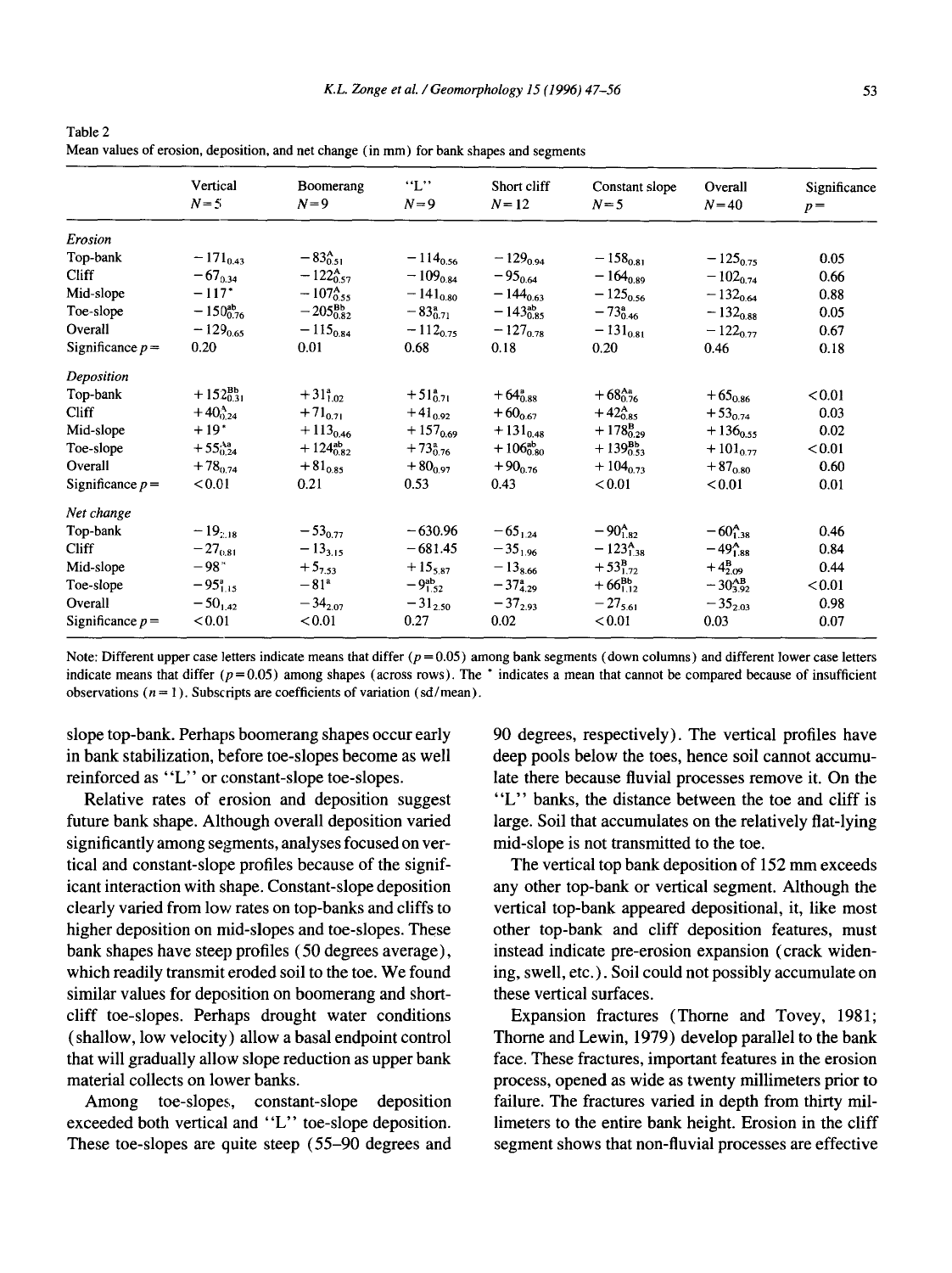

Fig. 5. Stream planviews and locations of study sites.

in eroding steep, unvegetated banks. This finding corresponds with the work of others (Thome and Lewin, 1979; Carson and Kirkby, 1972).

Most of the mean values listed in Table 2 do not differ statistically because of low degrees of freedom and high standard deviations. Results varied among sites within shapes, meaning that dramatic erosion or deposition occurred on only a few sites. For example, most erosion on toe-slopes appeared to be on the vertical-shaped profiles. These bare toes over deep pools on sharp outside bends in meanders experienced relatively high near-bank stream velocities. Much of the erosion, however, took place at one site where the toe retreated over 600 mm because of ice gouging between November and February. Close examination of the other vertical profiles shows that toe erosion was minor.

Study site locations were plotted (Fig. 5) and show that no location-for-time substitution model exists for bank shape or stability. Possibly a longer stream section is required for the model.

Although near-bank velocities during peak flows ranged from 0.03 to 0.75 m per second, velocity did not correlate to toe erosion or bank shape. Because peak flows were below the one to two year average events, they, therefore, did not represent formative flows.

#### *4.2. Vegetation*

Groups of vegetation are often associated with specific shapes and segments (Table 3). The bare group dominated the cliff segments of all bank shapes and the entire vertical shape. The toe and mid-slopes of "L" shaped banks are mostly covered by grass or grasslikes. The sloping toes and mid-slopes of boomerang,

short cliff, and constant slope shapes, are dominated by the bare or forb group. These differences indicate that profile shape and characteristics of the toe segments may be influenced by vegetation. Conversely, substrate characteristics such as deposition rate, capillary rise, and time in place alter habitat suitability for plants. The top banks generally form overhangs, apparently held together by dense root systems. After being exposed to air and dry soil, the roots eventually die, become brittle, and the overhang collapses (Thorne and Tovey, 1981).

Toe-slopes dominated by the grass group have specific characteristics. The toes are steep (80% have slopes greater than 50 degrees) and showed low deposition (25 mm) and erosion (23 mm). Grass was dense (at least 100 percent cover), rhizomatous, and had dense rooting characteristics that may allow the

#### Table 3

Bank shapes and segments with the percent of the associated vegetation group. For example, 33% of all of the Boomerang bank shape toes are covered by forbs

| Bank shape     | n  | Bare |    |    |    | Forbs Litter Grass Grass-likes Roots |    |
|----------------|----|------|----|----|----|--------------------------------------|----|
| n              |    | 95   | 19 | 10 | 8  | 18                                   | 14 |
| Vertical       | 5  |      |    |    |    |                                      |    |
| Top cliff      |    | 100  |    |    |    |                                      |    |
| Cliff          |    | 100  |    |    |    |                                      |    |
| Mid-slope      |    | 100  |    |    |    |                                      |    |
| Toe slope      |    | 100  |    |    |    |                                      |    |
| Boomerang      | 9  |      |    |    |    |                                      |    |
| Top cliff      |    | 67   |    |    |    |                                      | 33 |
| Cliff          |    | 89   | 11 |    |    |                                      |    |
| Mid-slope      |    | 33   | 33 | 33 |    |                                      |    |
| Toe slope      |    | 33   | 33 | 33 |    |                                      |    |
| $\lq\lq T$     | 9  |      |    |    |    |                                      |    |
| Top cliff      |    | 67   |    |    |    |                                      | 33 |
| Cliff          |    | 100  |    |    |    |                                      |    |
| Mid-slope      |    | 11   |    | 33 | 55 |                                      |    |
| Toe slope      |    |      |    |    | 22 | 78                                   |    |
| Short cliff    | 12 |      |    |    |    |                                      |    |
| Top cliff      |    | 33   |    |    |    |                                      | 63 |
| Cliff          |    | 76   | 8  | 8  |    |                                      | 8  |
| Mid-slope      |    | 31   | 23 | 7  | 7  | 15                                   |    |
| Toe slope      |    | 31   | 23 | 15 | 7  | 23                                   |    |
| Constant slope | 5  |      |    |    |    |                                      |    |
| Top cliff      |    | 100  |    |    |    |                                      |    |
| Cliff          |    | 100  |    |    |    |                                      |    |
| Mid-slope      |    | 80   | 20 |    |    |                                      |    |
| Toe slope      |    | 20   | 60 |    | 20 |                                      |    |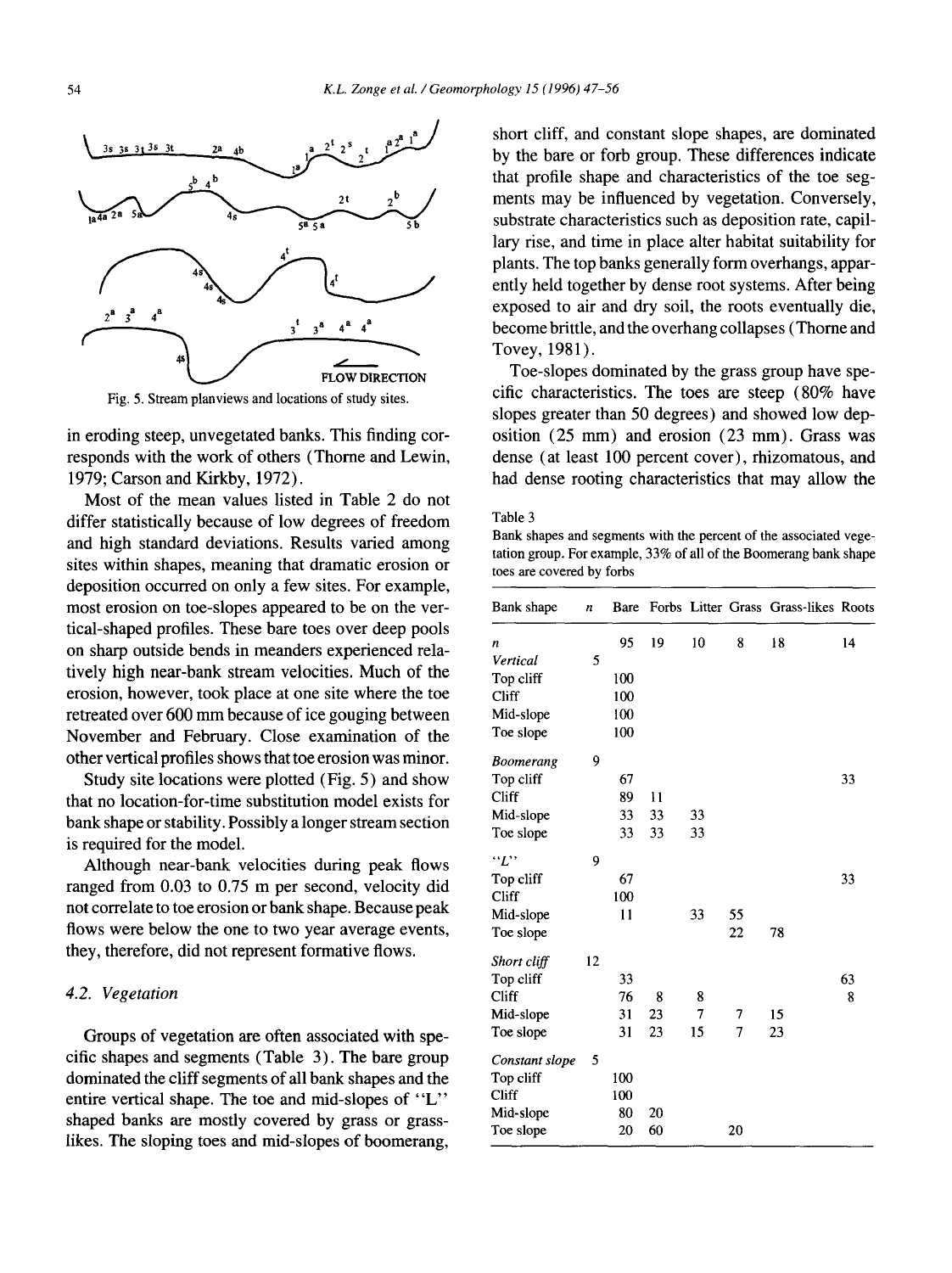toe-slopes to hold a steep angle (Kleinfelder et al., 1992).

The grass-likes group is also associated with steep toe-slopes, however, this vegetation group allowed substantial erosion on five out of eight toe-slopes. This may be contrary to the findings of other authors (Kleinfelder et al., 1992; Smith, 1976), because some *carex*and *juncus-dominated* community types have dense root mats (Manning and Padgett, 1992) that resist erosion (Dunaway et al., 1994). Three sites showed continuous erosion and two sites showed abrupt erosion during low water flows (between June and July). Two toes, dominated by non-rhizomatous *Carex subfusa*  plants were eroded the most dramatically. One of these collapsed because of undercutting and the toe lost 380 mm. It was a heavily vegetated mound at the bank toe that had at some prior time been part of the top bank.

The forb and bare groups occupied moderate to gentle toe and mid-slopes (30 to 40 degrees). Toes dominated by the forb group showed the highest deposition at (180 mm versus 50 mm for bare,  $p=0.03$ ). The difference between the two groups may be that the forbs act as collection points for loose falling soil. Whereas, on bare slopes, nothing held the soil in place when it fell. Carson and Kirkby (1972), Leopold et al. (1964), and Schumm (1977) stated that forbs also protect banks from rain splash erosion.

Vegetation groups, comprising at least 50 percent cover, were used in these analyses. The percent cover was used with vegetation group in two-way ANOVA analyses and was found to have no relationship to erosion or deposition within shapes or segments.

Accumulated errors in measurement, can possibly influence the observed mean values. The margin of error on measured values is  $\pm$  1.5 mm which is within acceptable limits for the data collected. The moveable frame method gives the most accurate data when used for steep banks with firm soils (Zonge and Swanson, 1994).

Bank aspect was not correlated with vegetation or bank movement. Capillary rise may have masked predicted differences because of variable duration of soil moisture usable, to certain plants. Furthermore, drought-dry soil may have masked any aspect-related freeze-thaw frequency effects.

No statistically significant seasonal relationships were observed for bank movement. No visually significant changes in bank profiles occurred during or after spring runoff.

# **5. Summary and conclusions**

This study found that during one drought year, steep upper banks changed measurably and this change was not related to fluvial processes. Unvegetated banks are eroded more than vegetated banks, especially those covered by rhizomatous grasses. Vegetation "trapped" and held loose, freshly deposited soil on gently sloping toes or mid-slopes. This, apparently, augmented bank recovery and stability. Vegetation was correlated with bank shape, but cause and effect was unclear and apparently variable. Hupp and Simon (1991) suggest that bank must attain stability before vegetation can become established. During drought conditions, low near-bank stream velocities may ease bank toe erosion so that vegetation can become established. Perhaps this will help to stabilize banks during higher flows, especially where management prefers rhizomatous species. Any vegetation, however, even annual forbs, may promote bank stabilization.

#### **References**

- Bohn, C., 1987. Management of winter soil temperatures to control streambank erosion. In: R.E. Gresswell, B.A. Barton, and J.L. Kershner (Editors), Practical Applications to Riparian Restoration. Management and Educational Workshop, pp. 69-71.
- Broms, B. and Yao, L., 1964. Shear strength of a soil after freezing and thawing. American Society of Civil Engineers Proceedings, Soil Mechanics and Foundations Division 90 (SM4).
- Carson, M.A. and Kirkby, M.J., 1972. Hillslope Form and Process. Cambridge University Press, NY.
- Dunaway, D., Swanson, S.R., Wendel, J. and Clary, W., 1994. The effect of herbaceous vegetation and soil texture on particle erosion of alluvial streambanks. Geomorphology, 9( 1 ): 47-57.
- Elmore, W. and Beschta, R.L., 1987. Riparian areas: perceptions in management. Rangelands, 9(5): 260-265.
- Harvey, M.D. and Watson, C.C., 1986. Fluvial processes and morphological thresholds in incised channel restoration. Water Resour. Bull., 22(3): 359-368.
- Hupp, C.R. and Simon, A., 1991. Bank accretion and the development of vegetated depositional surfaces along modified alluvial channels. Geomorphology, 4: 1-14.
- Kamyab, I., 1991. Streambank stability prediction for C6 stream type reconstruction. PhD Thesis in Hydrology, Univ. of Nevada, Reno.